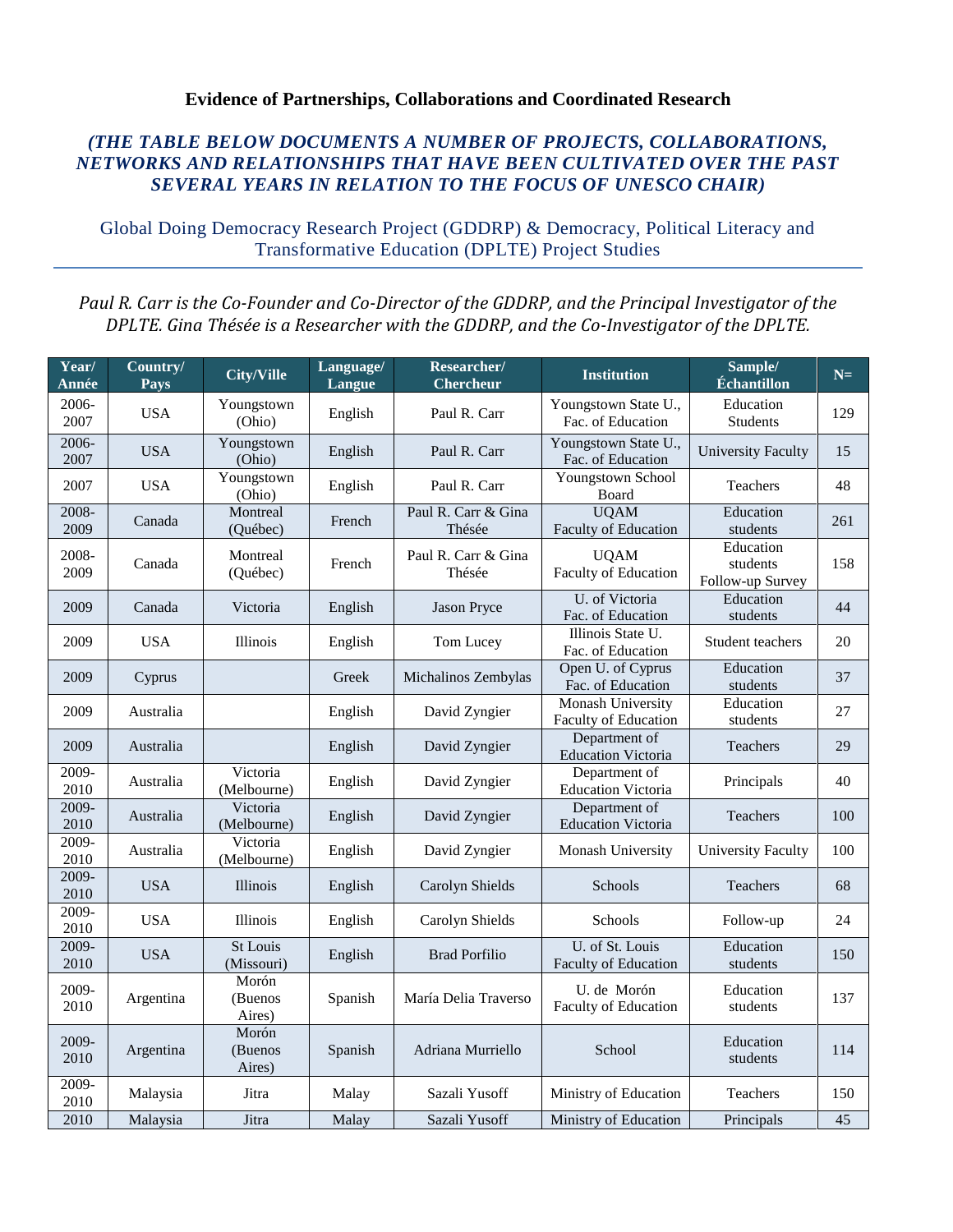| 2010-<br>2011   | <b>Brazil</b> | Viçosa                      | Portuguese | Marcelo Loures dos<br>Santos                                   | Ministry of Education                              | Education<br>students                       | 129 |
|-----------------|---------------|-----------------------------|------------|----------------------------------------------------------------|----------------------------------------------------|---------------------------------------------|-----|
| 2011            | Australia     | Victoria<br>(Melbourne)     | English    | David Zyngier                                                  | Monash University                                  | Education<br>students                       | 133 |
| 2011            | Australia     | Victoria<br>(Melbourne)     | English    | David Zyngier                                                  | Department of<br><b>Education Victoria</b>         | <b>Teacher Educators</b>                    | 45  |
| 2011            | <b>USA</b>    | Los Angeles<br>(California) | English    | Cynthia McDermott                                              | Antioch U. Los<br>Angeles                          | Education<br>students                       | 72  |
| 2011            | Australia     |                             | English    | David Zyngier                                                  | Department of<br><b>Education Victoria</b>         | Teachers                                    | 32  |
| 2013            | Greece        |                             | Greek      | Angeliki Lazaridou                                             | University<br>Faculty of Education                 | <b>Students Teacher</b>                     | 31  |
| 2012            | Russia        | <b>Moscow</b>               | Russian    | Oksana<br>Kozhevnikova                                         | University<br>Faculty of Education                 | Education<br>students                       | 222 |
| 2013            | Russia        | <b>Moscow</b>               | Russian    | Oksana<br>Kozhevnikova                                         | University<br>Faculty of Education                 | Education<br>students                       | 90  |
| 2013            | Australia     |                             | English    | David Zyngier                                                  | Monash University                                  | Teacher-<br>Educators                       | 14  |
| 2013            | Greece        |                             | Greek      | Angeliki Lazaridou                                             | University<br>Faculty of Education                 | Education<br>Students                       | 95  |
| 2013-<br>15     | <b>Brazil</b> | Porto-Alegre                | Portuguese | Graziella Souza dos<br><b>Santos</b><br>Luís Armando<br>Gandin | U. Federal do Rio<br>Grande do Sul                 | <b>Teachers</b>                             | 35  |
| 2013            | Canada        | Thunder Bay<br>(Ontario)    | English    | Paul R. Carr                                                   | University<br>Faculty of Education                 | Education<br>students                       | 118 |
| 2013            | Canada        | Thunder Bay<br>(Ontario)    | English    | Paul R. Carr                                                   | University<br>Faculty of Education                 | Education<br>students<br>Follow-up          | 93  |
| 2013            | Australia     | Melbourne,<br>Victoria      | English    | David Zyngier                                                  |                                                    | Ed. Students<br>(Follow-up)                 | 25  |
| 2013            | Australia     | Melbourne,<br>Victoria      | English    | David Zyngier                                                  | School Boards                                      | Education<br>Students (Follow-<br>up)       | 102 |
| 2013            | <b>USA</b>    | Romeoville<br>(Illinois)    | English    | <b>Brad Porfilio</b>                                           | Lewis University                                   | Education<br><b>Students</b>                | 33  |
| 2013            | <b>USA</b>    | Bellingham<br>(Washington)  | English    | Anne Blanchard                                                 | Western Washington<br>University                   | Education and<br>Human Service<br>Students  | 81  |
| 2013            | Canada        | Orillia<br>(Ontario)        | English    | Paul R. Carr                                                   | University<br>Faculty of Education                 | Education<br>students                       | 169 |
| 2013            | Australia     | Melbourne<br>(Victoria)     | English    | David Zyngier                                                  | School Boards                                      | Education<br>students                       | 432 |
| 2013            | Canada        | Montreal<br>(Québec)        | French     | Paul R. Carr & Gina<br>Thésée                                  | <b>UQAM</b><br><b>Faculty of Education</b>         | Education<br>students                       | 189 |
| 2013            | Canada        | Montreal<br>(Québec)        | French     | Paul R. Carr & Gina<br>Thésée                                  | Bureau de la<br>communauté<br>haïtienne (Montréal) | Community<br>members                        | 30  |
| 2013            | Australia     |                             | English    | David Zyngier                                                  | Schools                                            | Teachers                                    | 140 |
| $2013-$<br>2014 | <b>USA</b>    | Washington<br>State         | English    | Anne Blanchard                                                 | Fac, of Education,<br>Fac. of Human<br>Services    | Education<br>students                       | 42  |
| 2013-<br>2014   | <b>USA</b>    | Chicago                     | English    | <b>Brad Porfilio</b>                                           | University<br>Faculty of Education                 | Education<br>students                       | 29  |
| 2013-<br>2014   | International |                             | English    | Paul R. Carr                                                   |                                                    | Scholars,<br>Activists and civil<br>society | 117 |
| 2014            | Australia     |                             | English    | David Zyngier                                                  |                                                    | Academic<br>Interviews                      | 32  |